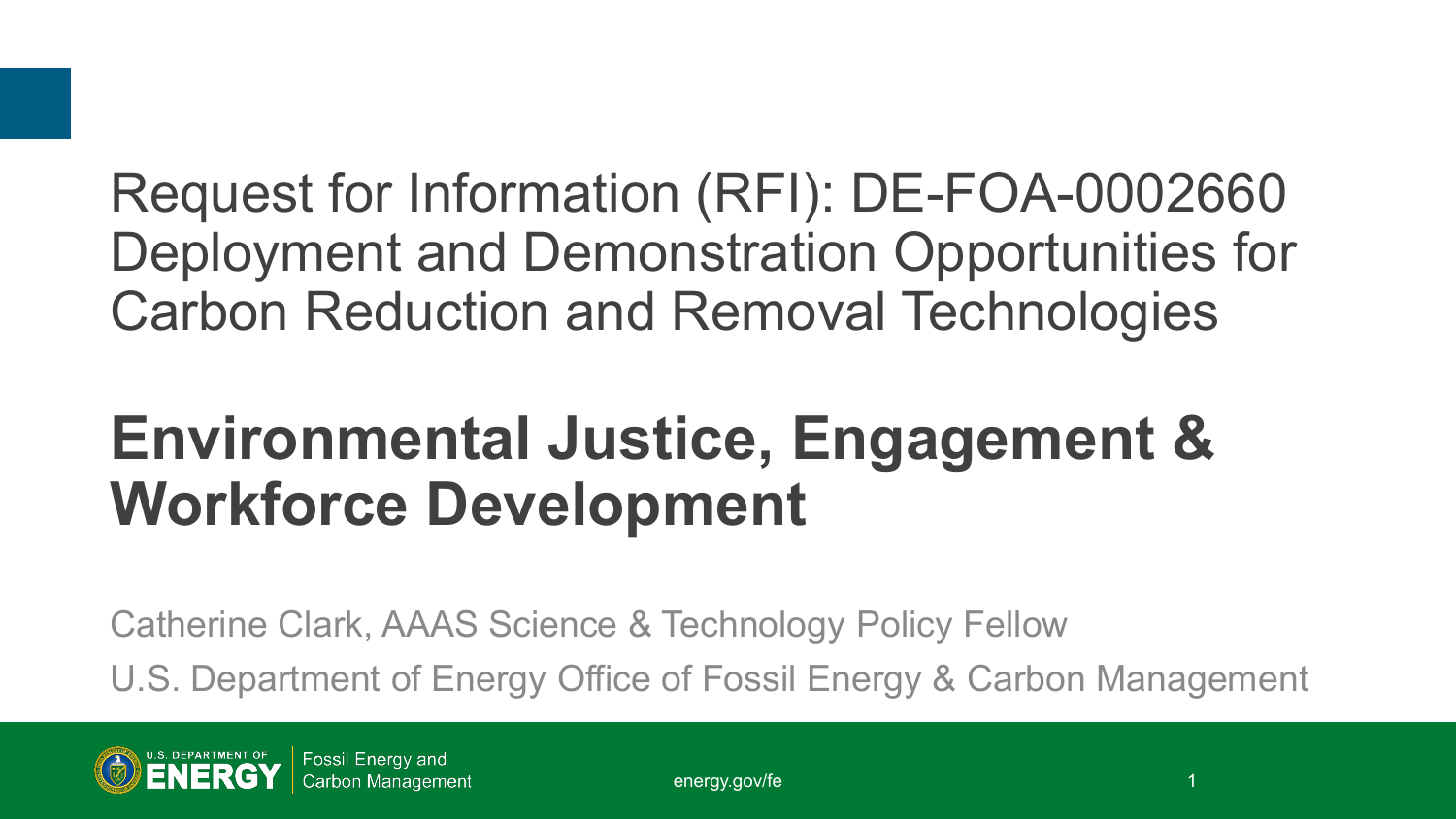# **RFI Questions EJ, Engagement & Workforce**

Environmental justice (EJ), engagement, and workforce development (non-project specific) topics covered:

- Potential project impacts (benefits and negative impacts)
- Components of effective engagement
- Equitable access to funding mechanisms
- Workforce development opportunities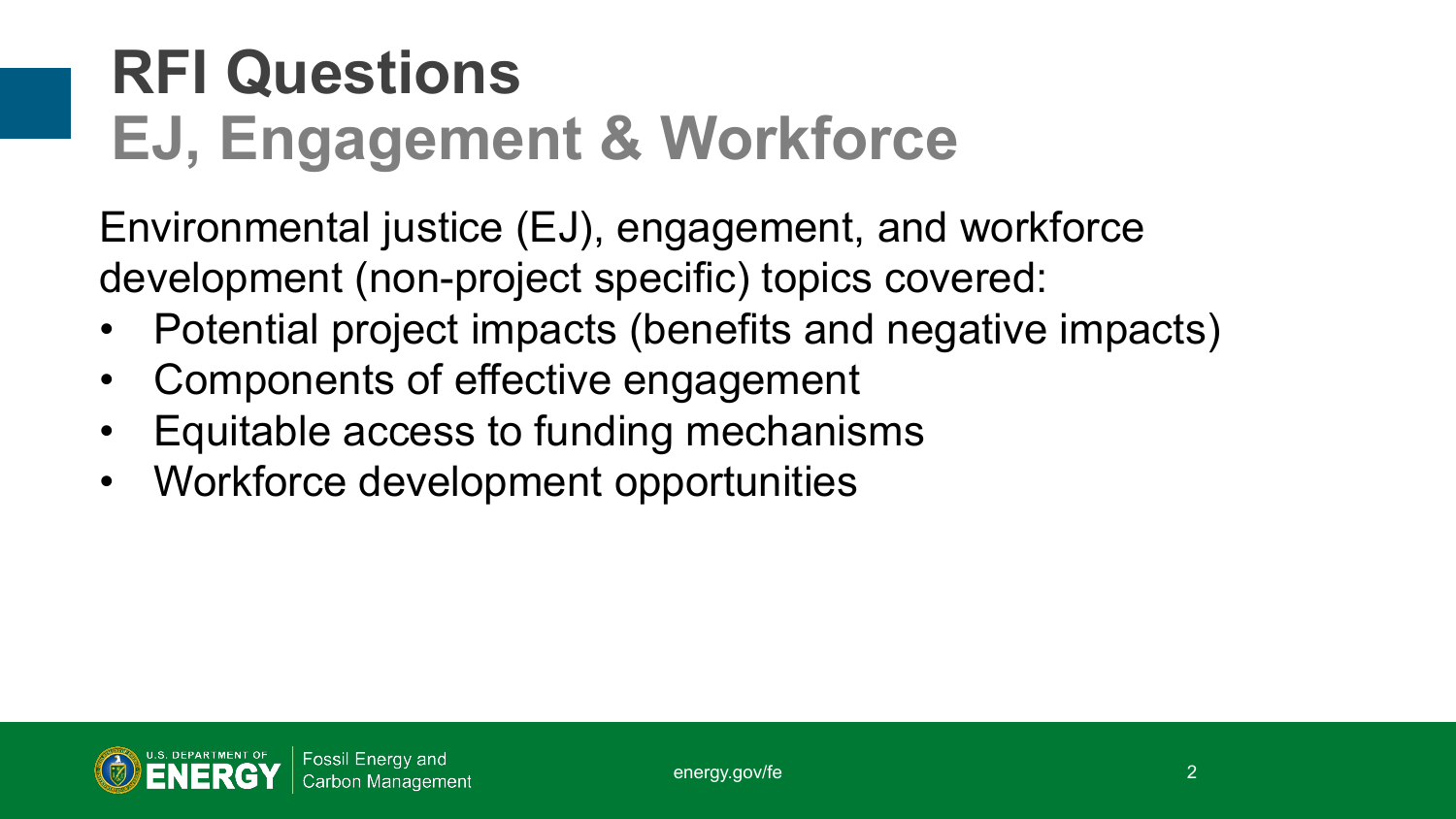# **RFI Questions EJ, Engagement & Workforce**

Environmental justice (EJ), engagement, and workforce development (non-project specific) topics covered:

- Potential project impacts (benefits and negative impacts)
- Components of effective engagement
- Equitable access to funding mechanisms
- Workforce development opportunities

DOE recognizes the limitations of an RFI to capture a broad spectrum of views—especially important for topics of justice, engagement, and workforce—and will continue to gather input through other mechanisms

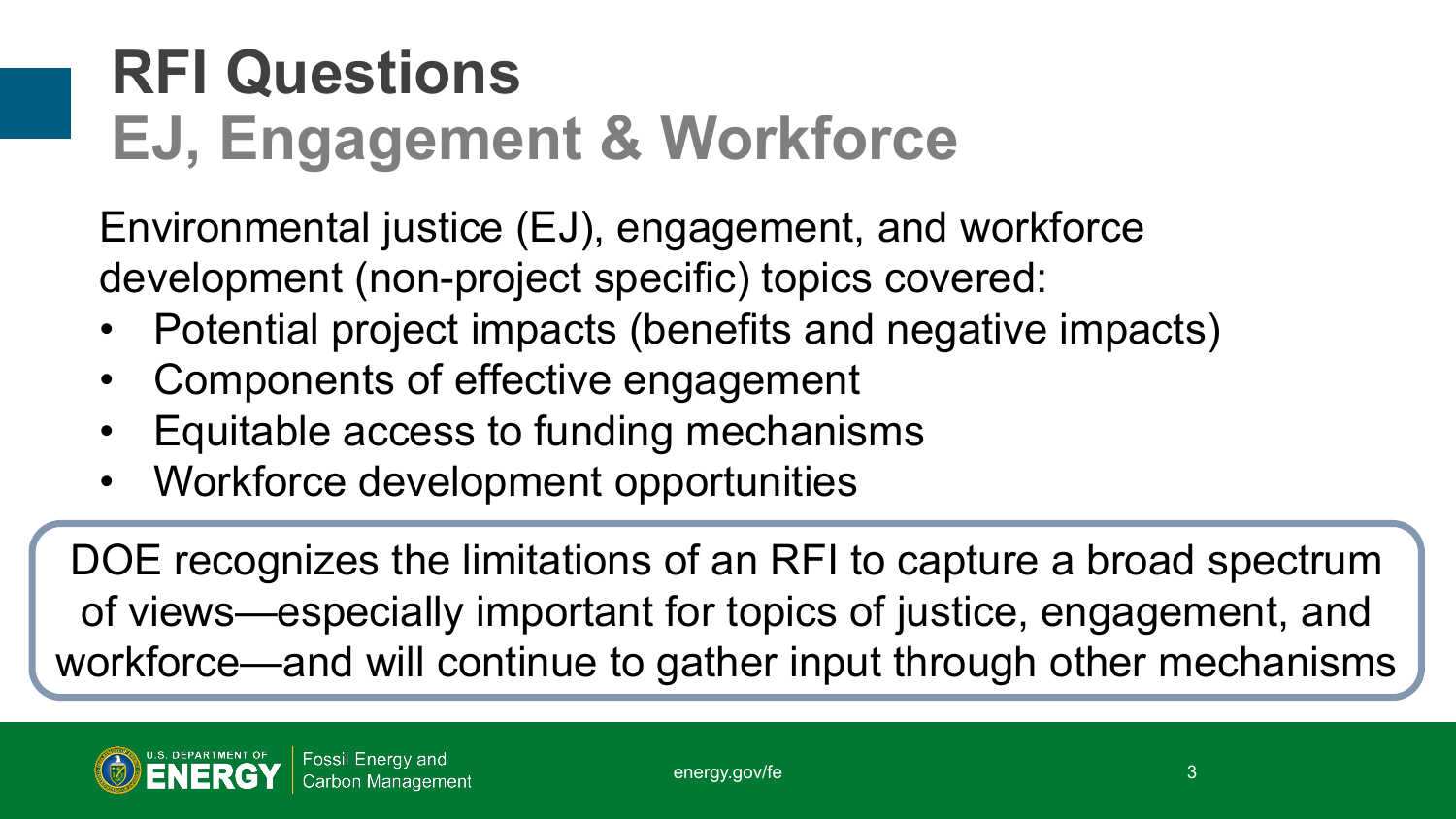# **RFI Respondents EJ, Engagement & Workforce**

- ~50 responses to non-project specific EJ, engagement, and workforce questions
- Majority of responses from industry and NGOs/advocacy groups

Limited # of responses from tribes & Alaska Native Corporations (ANCs), EJ organizations & frontline communities, and labor—additional engagement is needed to gather this expertise



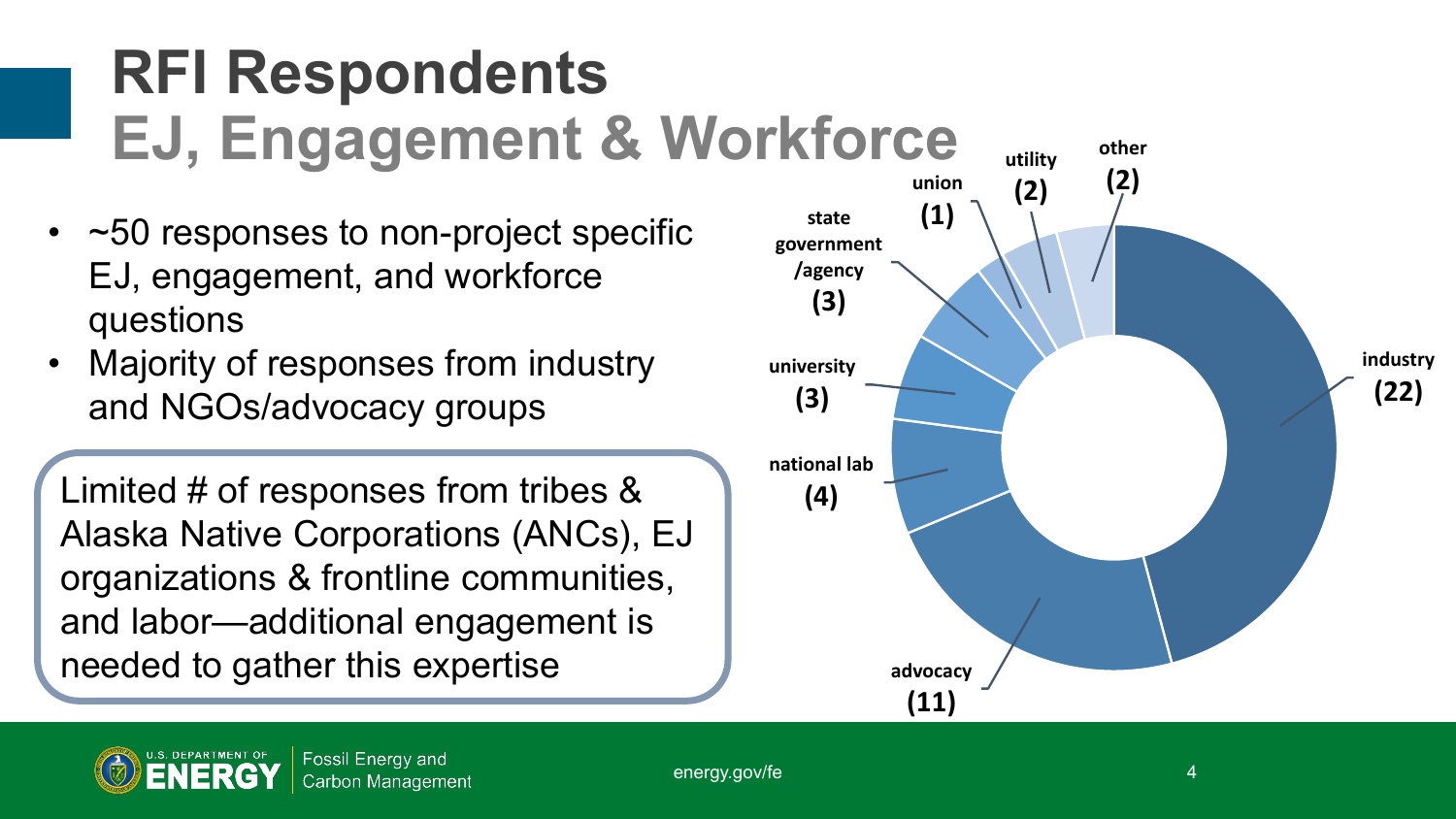# **RFI Key Themes – Project Impacts EJ, Engagement & Workforce**

### **General**

- Additional research is needed to understand potential impacts
- Impacts must be assessed for the entire lifecycle & specifically for disadvantaged communities
- Remediation of prior and ongoing harms

#### **Suggestions to DOE to maximize benefits and minimize negative impacts**

- Require detailed evaluation of cumulative benefits and negative impacts in funding applications
- Prioritize projects with Community Benefits Agreements (CBAs)
- Provide clear guidance and tools related to equity and justice
- Establish monitoring, permitting, and remediation requirements
- Support research into potential impacts
- Prioritize renewables & deep decarbonization

#### **Potential Negative Impacts Raised by Respondents**

- Health and safety concerns related to  $CO<sub>2</sub>$  & other process materials
- Fossil fuel entrenchment
- Land, water, energy use impacts
- Risk to taxpayer/high cost

#### **Potential Benefits Raised by Respondents**

- Job creation & economic benefits, especially for fossil energy communities
- Decentralized economic opportunities
- Reduction in air pollution
- Remediation of pollution
- Utilization of waste streams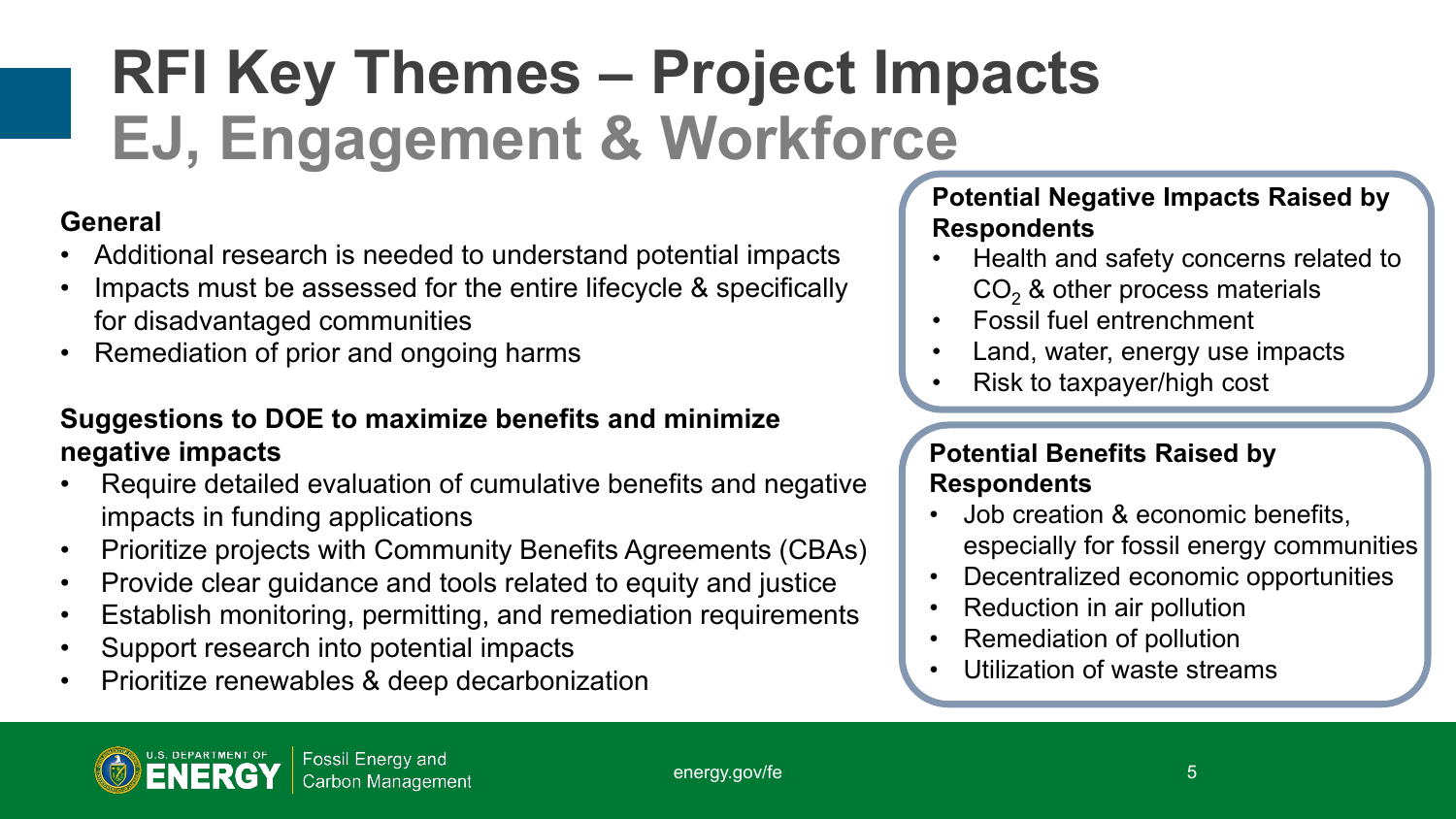# **RFI Key Themes – Engagement EJ, Engagement & Workforce**

### **General**

- Prioritize engagement with fenceline/frontline communities, disadvantaged communities, tribes/ANCs and labor throughout all stages of the project
- EJ communities consistently ask for early engagement in project decisions
- Provide remuneration for engagement
- Trusted intermediaries/partners are critical
- Both DOE and project performers should engage

### **Suggestions to DOE to support effective engagement**

- Require detailed engagement plans in funding applications
- Allow engagement activities as an eligible use of funds
- Create community engagement advisory committees/project oversight boards

### **Necessary components of community engagement**

- Impact on decision-making
- Early and frequent
- Transparent, inclusive, and accessible
- Understand the community
- Project impacts match community priorities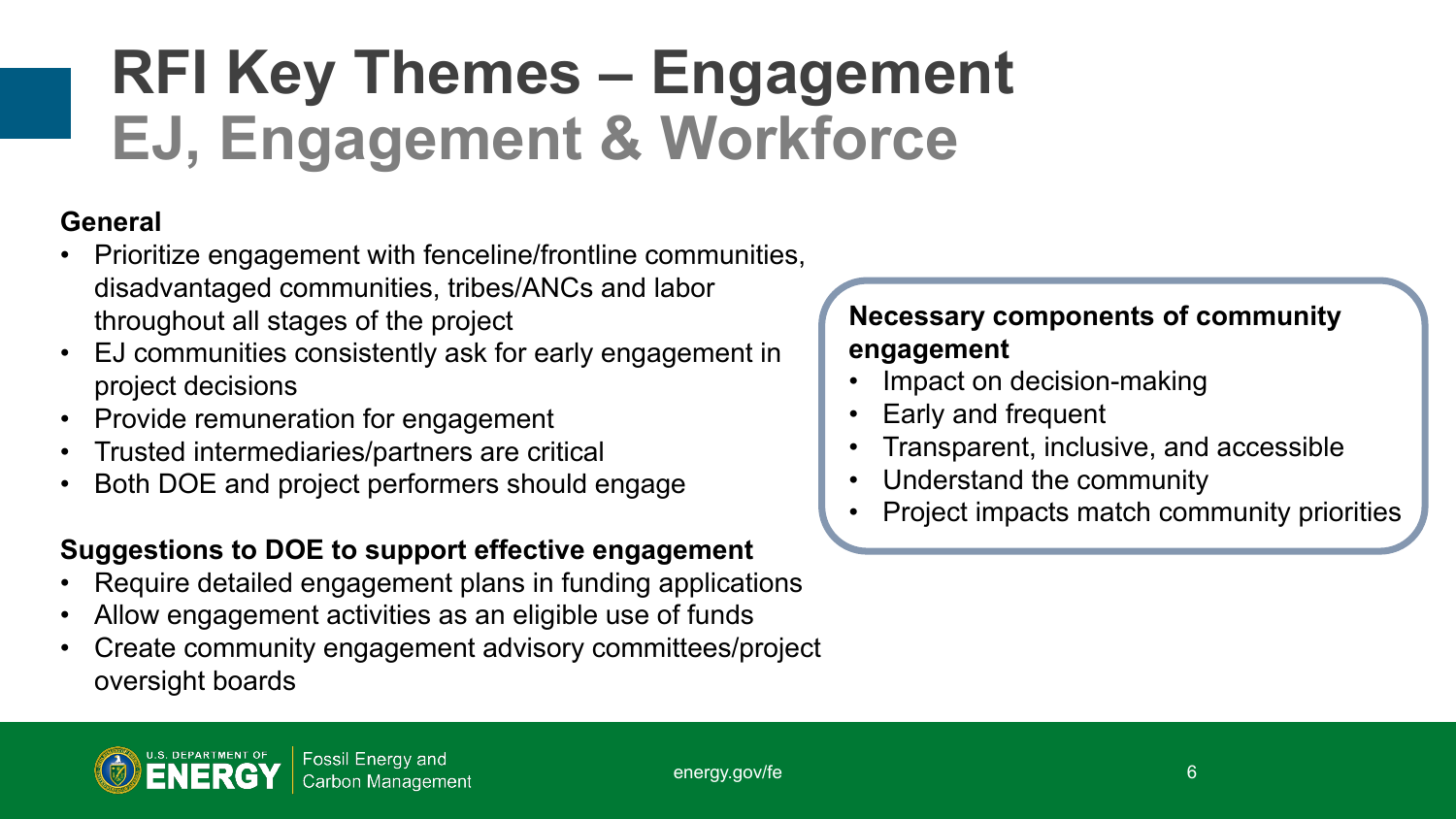# **RFI Key Themes – Equitable Funding EJ, Engagement & Workforce**

#### **General**

- Cost share can present barriers for small businesses and disadvantaged and rural communities
- Prize funding is more accessible
- Both are important for carbon management technologies
- Regardless of type, the funding application itself is a barrier for small or under-resourced entities

### **Suggestions to DOE to support equitable funding opportunities**

- Foster collaboration between more resourced and less resourced entities in funding applications
- Provide more technical assistance
- Partner with organizations focused on reaching underrepresented innovators & entrepreneurs
- Provide information via multiple channels including direct communication with communities and innovators